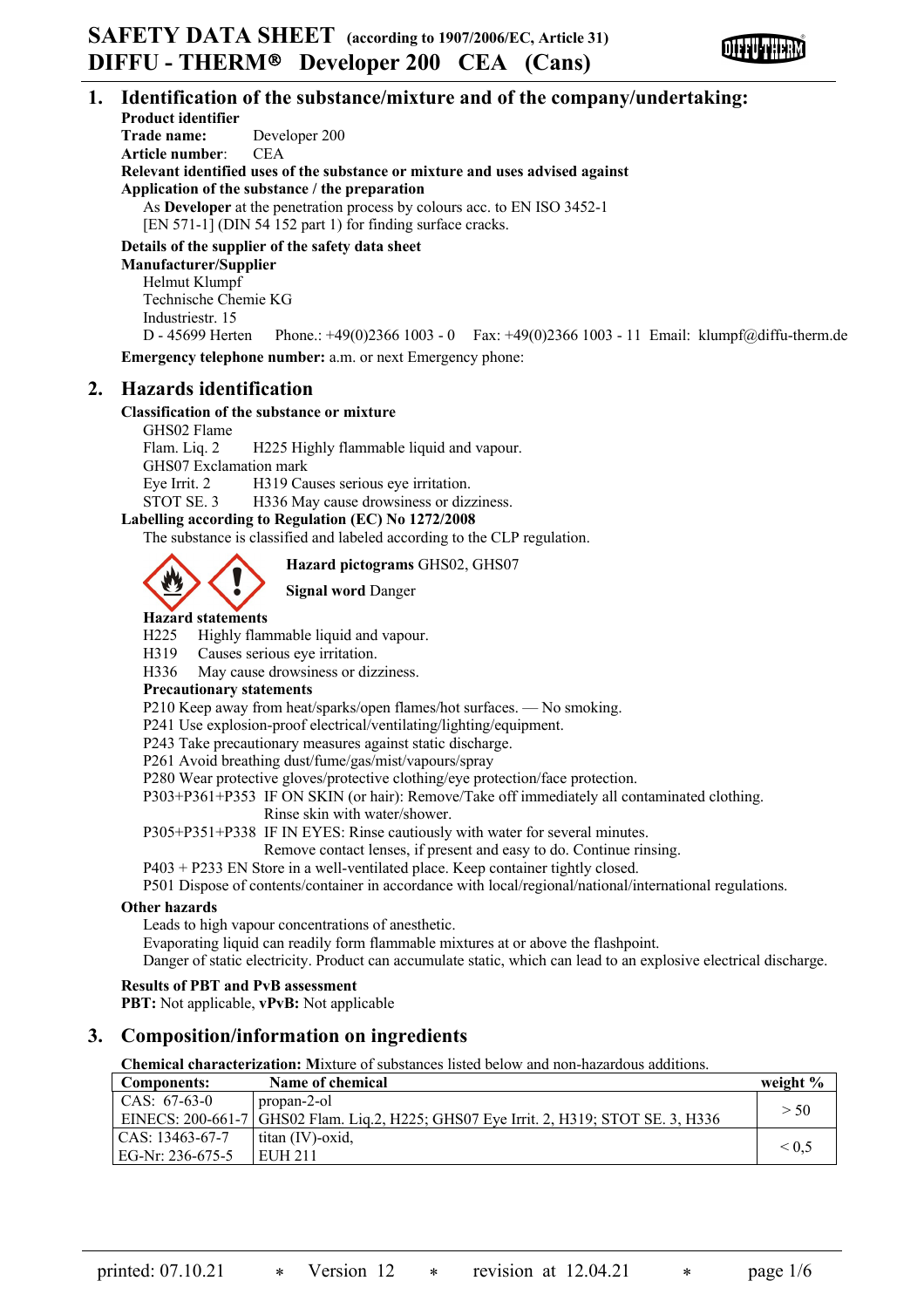

## **4. First aid measures**

## **Description of first aid measures**

## **General information**

Instantly remove any clothing soiled by the product.

If you feel uncomfortable consult a doctor and show the label if possible.

Personal protection for the First Aider.

## **After inhalation**

Take affected persons into the open air and position comfortably

Remove the person from the danger zone under proper respiratory protection . If breathing is irregular or stopped, give artificial respiration. Comfortable for the patients and provide medical help.

Seek medical treatment in case of complaints.

## **After skin contact**

Wash contact areas with soap and water. Remove contaminated clothing. Launder contaminated clothing before reuse.

## **After eye contact**

Rinse opened eye for at least 15 minutes under running water. Get medical attention if irritation occurs.

## **After swallowing**

In case of persistent symptoms consult doctor.

Do not induce vomiting - aspiration!

Do not vomit. Swallow activated carbon and sodium sulphate.

## **Information for doctor**

## **Most important symptoms and effects, both acute and delayed**

Headache, Dizziness, Sickness

Tiredness and other effects on the CNS.

Signs and symptoms of eye irritation may include:

Burning sensation, redness, swelling and / or blurred vision. Dry skin.

## **Indication of any immediate medical attention and special treatment needed**

Causes depression of the central nervous system. Potential of a chemical pneumonia. Information from a doctor or poison control center to obtain.

If ingested, material may be aspirated into the lungs and cause chemical pneumonia. Treat appropriately.

## **5. Fire fighting measures**

## **Description of first aid measures**

## **Suitable extinguishing agents**

CO2, extinguishing powder or water jet. Fight larger fires with water jet or alcohol-resistant foam. foam, water haze, water spray-jet.

**For safety reasons unsuitable extinguishing agents** Water with a full water jet.

## **Special hazards arising from the substance or mixture**

Hazardous Combustion Products: Smoke, Fume, Incomplete combustion products, Oxides of carbon.

Can be released in case of fire: Carbon dioxide (CO2), Carbon monoxide (CO)

## **Advice for fighters**

**Protective equipment:** Wear self-contained breathing apparatus. **Additional information:**

## **6. Accidental release measures**

## **Personal precautions, protective equipment and emergency procedures**

Wear protective equipment. Keep unprotected persons away.

Ensure adequate ventilation

Keep away from ignition sources

Bring persons out of danger.

## **Environmental precautions:**

Do not allow product to reach sewage system or water bodies.

Prevent material from reaching sewage system, holes and cellars.

Inform respective authorities in case product reaches water or sewage system.

Dilute with much water. Prevent from spreading (e.g. by damming-in or oil barriers).

## **Methods and material for containment and cleaning up:**

Absorb with liquid-binding material (sand, diatomite, acid binders, universal binders, sawdust). Ensure adequate ventilation.

## **Reference to other sections**

See Section 8 for information on personal protection equipment.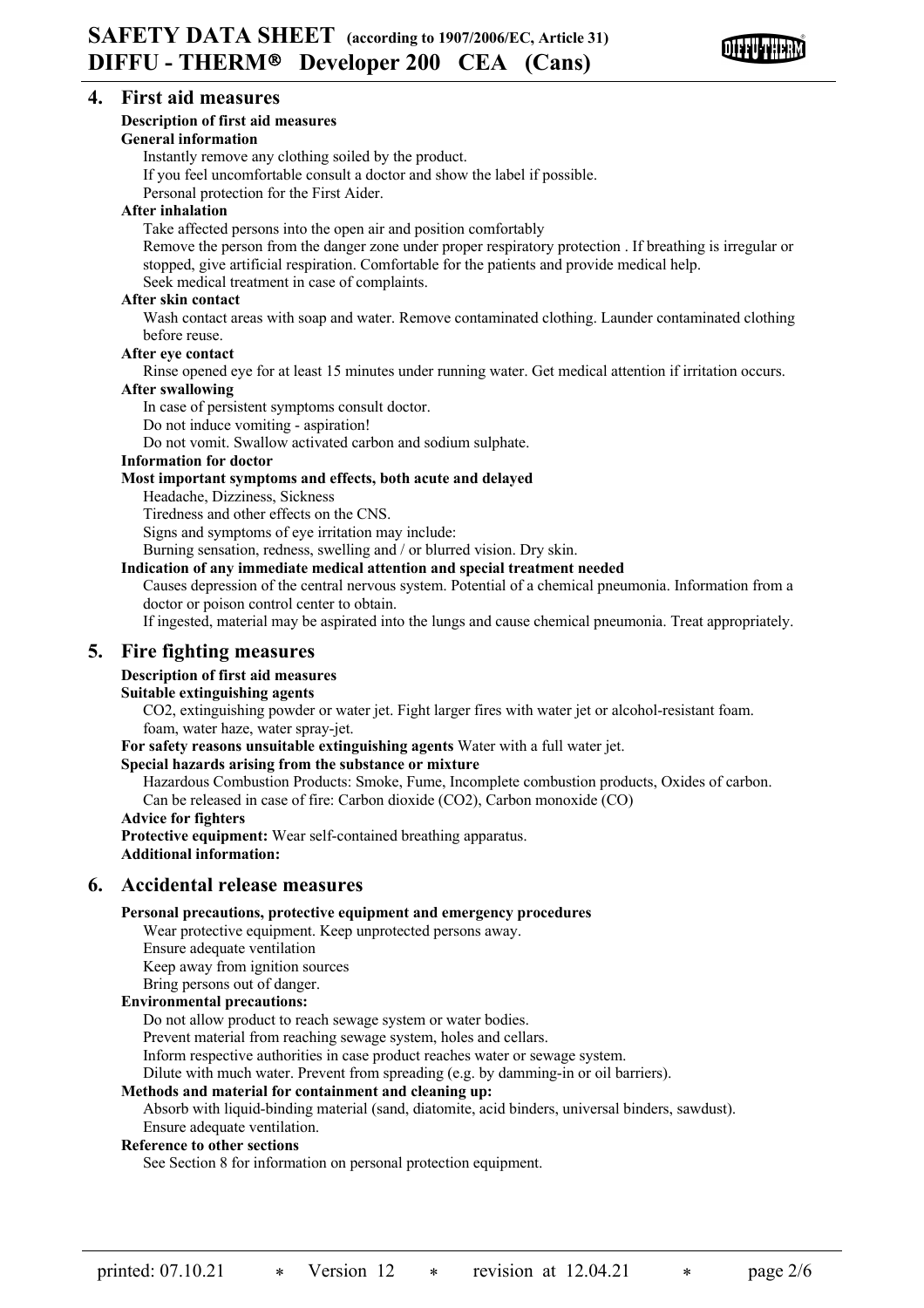

## **7. Handling and storage**

## **Precautions for safe handling**

Keep containers tightly sealed. Ensure good ventilation/exhaustion at the workplace. Open and handle container with care. Prevent formation of aerosols. Use only in well ventilated areas. Avoid contact with eyes and skin. Do not breathe gas / fumes / vapour / spray.

## **Advice on protection against fire and explosion:**

Keep ignition sources away - Do not smoke. Protect against electrostatic charges.

Use explosion-proof apparatus / fittings and spark-proof tools.

Keep away from heat and direct sunlight.

Flammable mixtures may be formed in empty containers.

Fumes can combine with air to form an explosive mixture.

Have fire extinguishing equipment ready in case of nearby fire.

Highly volatile, flammable constituents are released during processing.

## **Storage:**

## **Requirements to be met by storerooms and containers:**

Store in cool location.

Use only containers specifically permitted for this substance/product.

Country-specific requirements for the storage of low water-polluting substances have to be aware.

**Suitable lining material:** Carbon steel, stainless steel, polyethylene, polypropylene, polyester, Teflon

## **Unsuitable container- / liner materials:**

Natural rubber; butyl rubber, ethylene-propylene-diene monomer (EPDM); polystyrene aluminium, cast iron **Advice on storage compatibility:**

Do not store together with oxidizing agents.

#### **Further information on storage conditions:**

Keep container in a well-ventilated place.

**Classification acc. to prescription:**

**Storage class:** 3

## **8. Exposure controls/personal protection**

## **Additional information about design for technical systems:**

No other information's, see point 7.

## **Control parameters**

## **Components with critical values that require monitoring at the workplace:**

Not required.

| Components with critical values that require monitoring at the workplace: |                                                       |  |  |
|---------------------------------------------------------------------------|-------------------------------------------------------|--|--|
| $67 - 63 - 0$                                                             | propan-2-ol<br>$(>50\%)$                              |  |  |
| WEL.                                                                      | Short-term value: $1.250$ mg/m <sup>3</sup> , 500 ppm |  |  |
|                                                                           | Long-term value: $999 \text{ mg/m}^3$ , 400 ppm       |  |  |

#### **Exposure controls**

The level of protection and types of controls necessary will vary depending upon potential exposure conditions. **Personal protection equipment**

## **General protective and hygienic measures**

Keep away from foodstuffs, beverages and food.

Instantly remove any soiled and impregnated garments.

Wash hands during breaks and at the end of the work.

Avoid contact with the eyes and skin.

## **Breathing equipment:**

In case of brief exposure or low pollution use breathing filter apparatus. In case of intensive or longer exposure use breathing apparatus that is independent of circulating air.

Use breathing protection in case of insufficient ventilation.

If user operations generate dust, fume or mist, use local exhaust ventilation to keep exposure to dust below the exposure limits.

#### **Protection of hands:** Protective gloves.

## **Material of gloves**

The selection of the suitable gloves does not only depend on the material, but also on further marks of quality and varies from manufacturer to manufacturer.

## **Penetration time of glove material**

The exact break through time has to be found out by the manufacturer of the protective gloves and has to be observed.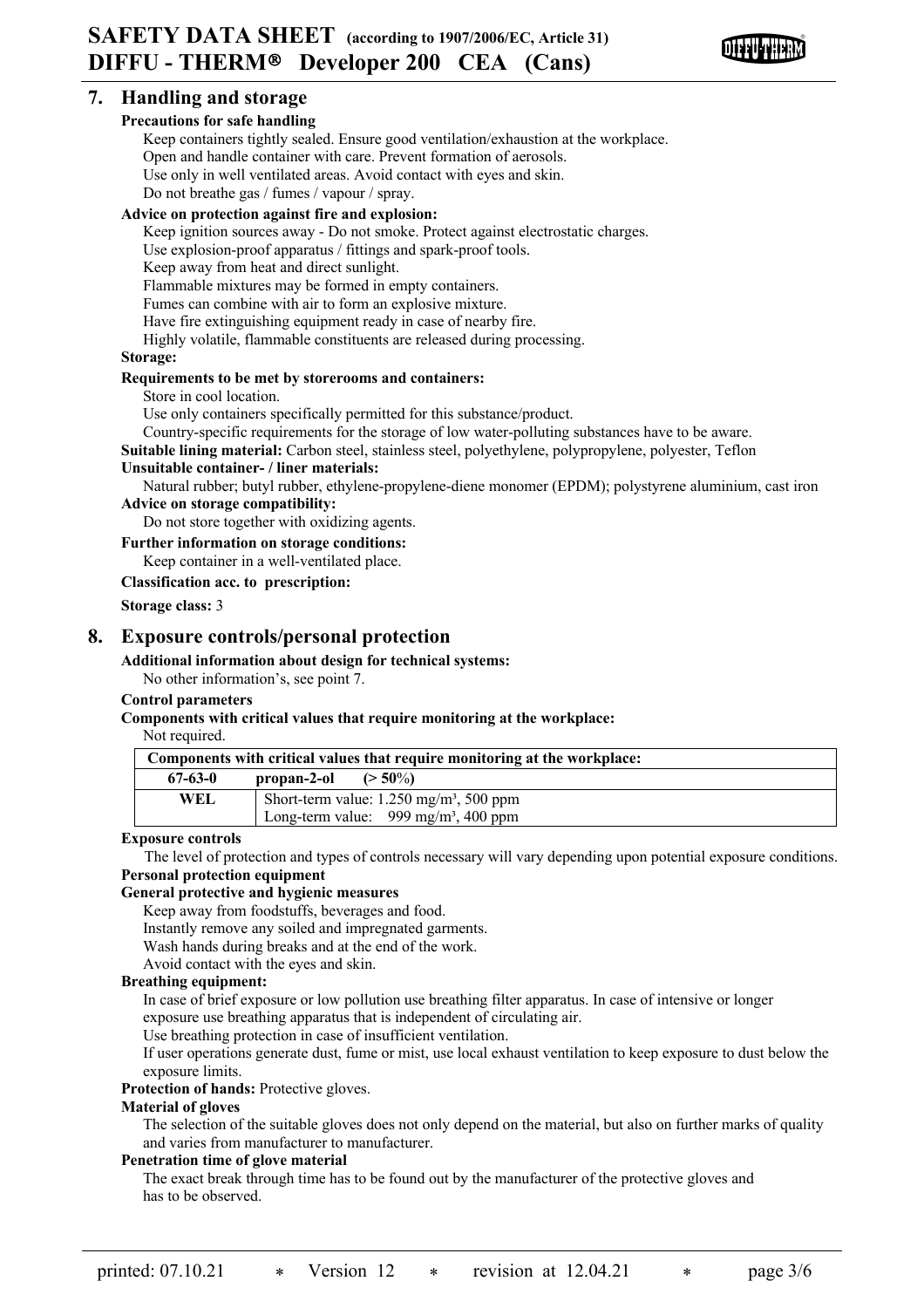

#### **Eye protection:**

A chemical goggles is recommended. Tightly sealed safety glasses. Gauze goggles **Body protection:** Protective work clothing.

## **9. Physical and chemical properties**

| <b>General Information</b>                                 |                                                  |                 |                           |
|------------------------------------------------------------|--------------------------------------------------|-----------------|---------------------------|
| Form: Aerosol                                              | Colour: white                                    |                 | Smell: alcoholic          |
| Data relevant for safety:                                  |                                                  |                 |                           |
| Boiling temperature:                                       |                                                  |                 | 82 $\degree$ C            |
| Flash point:                                               |                                                  |                 | $12 \text{ °C}$           |
| Ignition temperature:                                      |                                                  | 425 $\degree$ C |                           |
| Explosive properties:<br>The Product is not explosive, but |                                                  |                 |                           |
|                                                            | may form flammable/explosive vapour-air mixture. |                 |                           |
| Explosion limits                                           | Lower e.l.:                                      |                 | 2 Vol. $%$                |
|                                                            | Upper $e.l.$ :                                   |                 | $12 \text{ Vol.}\%$       |
| Vapour pressure $(20^{\circ}C)$ :                          |                                                  |                 | 48 mbar                   |
| Density $(20^{\circ}C)$ :                                  |                                                  |                 | $0,862$ g/cm <sup>3</sup> |
| Solubility in water $(20^{\circ}C)$ :                      |                                                  | 1.000           | (Solvent)<br>g/l          |

## **10. Stability and reactivity**

## **Reactivity**

## **Chemical stability**

The material is stable under normal conditions.

Under normal storage conditions peroxides can accumulate which may explode in heat or shock. Distillation or evaporation increase the formation of peroxides and thus also the risk of explosion.

#### **Thermal decomposition / conditions to be avoided:** No decomposition if used according to specifications.

#### **Possibility of hazardous reactions**

Reacts with strong oxidizing agents.

Hazardous polymerization will not occur.

#### **Conditions to avoid**

Avoid shock, friction, heat, sparks, open flame and other ignition sources. Prevent electrostatic charging. **Incompatible materials:**

Reacts with strong oxidizing agents.

## Reacts with strong acids.

## **Hazardous decomposition products:**

Thermal decomposition is highly dependent on conditions. A complex mixture of airborne solids, liquids and gases, including carbon monoxide, carbon dioxide and other organic compounds will be evolved when this material undergoes combustion or thermal or oxidative degradation. This product does not decompose at ambient temperatures.

## **11. Toxicological information**

## **Information on toxicological effects**

Acute Toxicity:  $(LD/LC_{50}$ -values that are relevant for classification):

| LD/LC50 values that are relevant for classification: |                  |                                                                       |  |
|------------------------------------------------------|------------------|-----------------------------------------------------------------------|--|
| $67-63-0$ propan-2-ol Oral LD50 4570                 |                  |                                                                       |  |
| Oral                                                 | LD <sub>50</sub> | $4.570$ mg/kg (rat)                                                   |  |
| Dermal                                               | LD50             | $13.400$ mg/kg (rabbit)                                               |  |
| inhaled                                              | LC50/4 h         | $30 \text{ mg/l}$ (rat) (6h/ LC50 > 25.000 mg/m <sup>3</sup> (steam)) |  |

## **Primary irritant effect:**

#### **on the skin:**

Possible due to defatting action on prolonged contact may damage the skin.

weak irritant effect

Data available. Test results or other study results do not meet the criteria for classification.

#### **on the eye:** Irritant effect. **Irritation of the respiratory system**

slightly irritating

Test results or other study results do not meet the criteria for classification. **Sensitization:** No sensitizing effect known.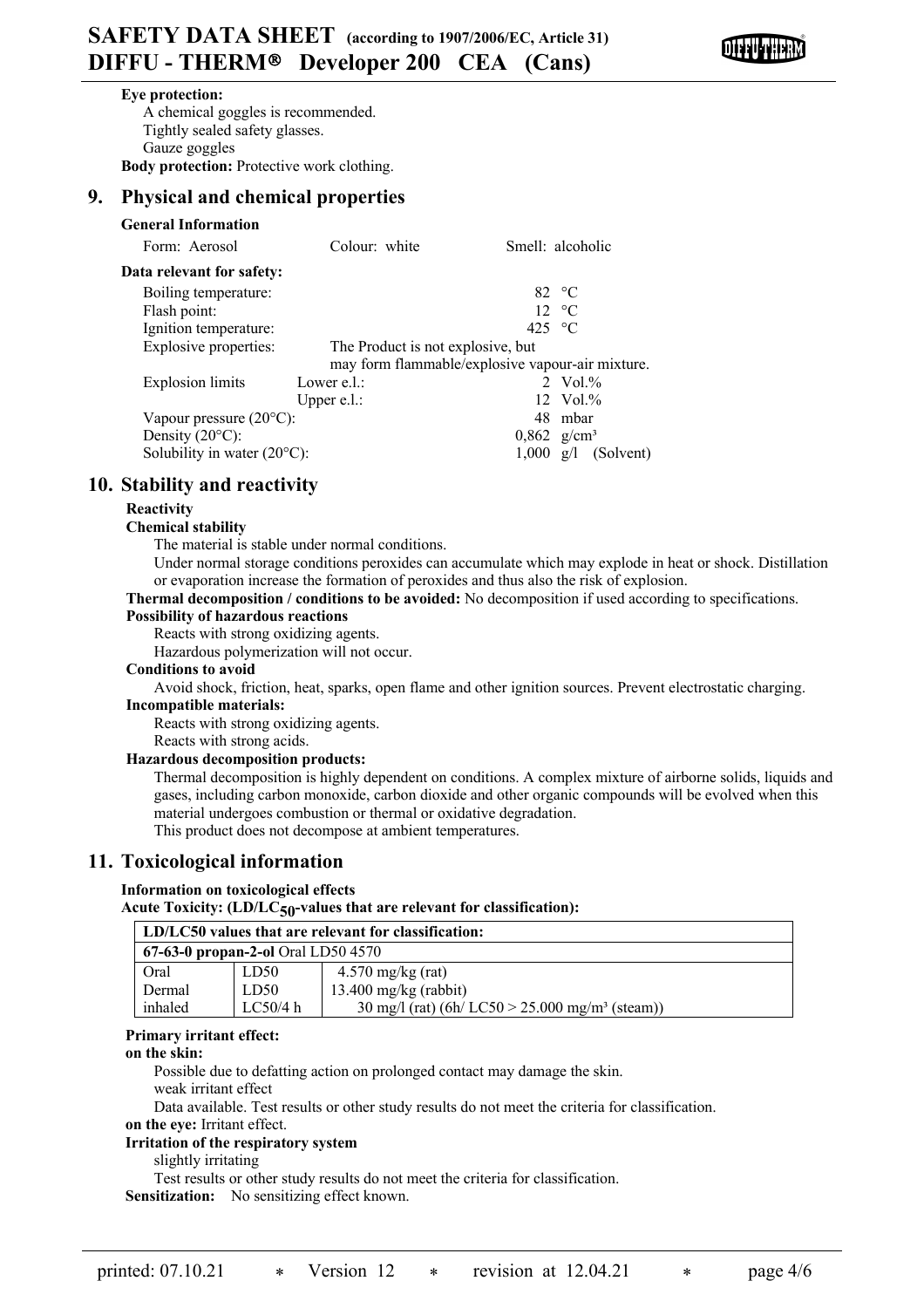

## **Additional toxicological information:**

Increased concentrations of vapour may cause irritation of the eyes and respiratory tract. Headache, dizziness and disorders of the central nervous system can also be caused.

Ingestion may cause gastrointestinal irritation, nausea, vomiting and diarrhea.

Taking or vomiting can cause small amounts of liquid aspirated into the lungs, chemical pneumonitis or pulmonary edema.

## **12. Ecological information**

## **Toxicity**

**Aquatic toxicity:**

Material - Not expected to be harmful to aquatic organisms.

| <b>Aquatic toxicity:</b> |                                                                                                       |
|--------------------------|-------------------------------------------------------------------------------------------------------|
| 67-63-0<br>propan-2-oll  |                                                                                                       |
| LC <sub>50</sub>         | $> 100$ mg/l (alg)<br>$> 100$ mg/l (Daphnia)<br>$> 100$ mg/l (fi2) (96h)<br>$> 100$ mg/l (kru) (48h/) |

## **Persistence and degradability**

This substance is rapidly degraded in the air.

Easily biodegradable

**Other information:** The product is easily biodegradable.

## **13. Disposal considerations**

## **Product:**

## **Recommendations:**

Disposal must be made according the local authority regulations.

This material and / or its container must be disposed of as hazardous waste.

The product is suitable for burning in an enclosed, controlled burner suitable for fuel value or disposal by supervised incineration at very high temperatures at which it does not come to the formation of undesired inflammatory products.

Must not be disposed of together with household garbage. Do not allow product to reach sewage system.

## **Uncleaned packaging's:**

## **Recommendations:**

Empty contaminated packaging's thoroughly. They can be recycled after thorough and proper cleaning. Packaging's

that cannot be cleaned are to be disposed of in the same manner as the product.

Empty container completely. Residues may cause an explosion.

Do not pressurize containers, cut, weld, braze, solder, drill, grind. Don not expose containers to heat, flames, sparks, static electricity or other flammable products. They may explode and cause injury or death. **Recommended cleaning agent:** Water, if necessary with cleaning agent.

## **14. Transport information**

## **Land transport**

|                                                                             |                   | UN-No.: 1987 Identification: ALKOHOLE, N.A.G. (Isopropanol) |                                                                        |       |
|-----------------------------------------------------------------------------|-------------------|-------------------------------------------------------------|------------------------------------------------------------------------|-------|
| Class:<br>$\overline{3}$                                                    | Package Group: II |                                                             | Tunnel restriction code: D/E                                           |       |
| Classifications code: F1                                                    |                   | shipment category: 2 Label-no.: 3                           |                                                                        |       |
|                                                                             |                   |                                                             | Packing instruction: P 001, MP 19 Limited Quantities Only: 1L (LQ)     |       |
| <b>Marine transport IMDG/GGVSee</b>                                         |                   |                                                             |                                                                        |       |
| UN-No.: 1987 Class: 3.2 Package Group: II                                   |                   |                                                             |                                                                        |       |
| EMS-No.: F-E, S-D Label-no.: 3 Marine Pollutant: -- Label: --               |                   |                                                             |                                                                        |       |
|                                                                             |                   |                                                             | Proper Shipping Name: Alcohols, n.o.s. (Isopropyl alcohol (2-Propanol) |       |
| Air transport ICAO-TI and IATA-DGR                                          |                   |                                                             |                                                                        |       |
| Class/Division: 3 UN/ID-No.: 1987                                           |                   |                                                             |                                                                        |       |
| Package Group: II Label:                                                    |                   | 3                                                           |                                                                        |       |
| Packing inst. Passenger aircraft: 305/Y305                                  |                   |                                                             | Max. net/Package:                                                      | 5L/1L |
| Packing inst. Cargo aircraft:                                               |                   | 307                                                         | Max. net/Package:                                                      | 60 L  |
| <b>Droper Shipping Name: Algohols n.o.s.</b> (mixture of Isoprany) algohol) |                   |                                                             |                                                                        |       |

Proper Shipping Name: Alcohols, n.o.s. (mixture of Isopropyl alcohol)